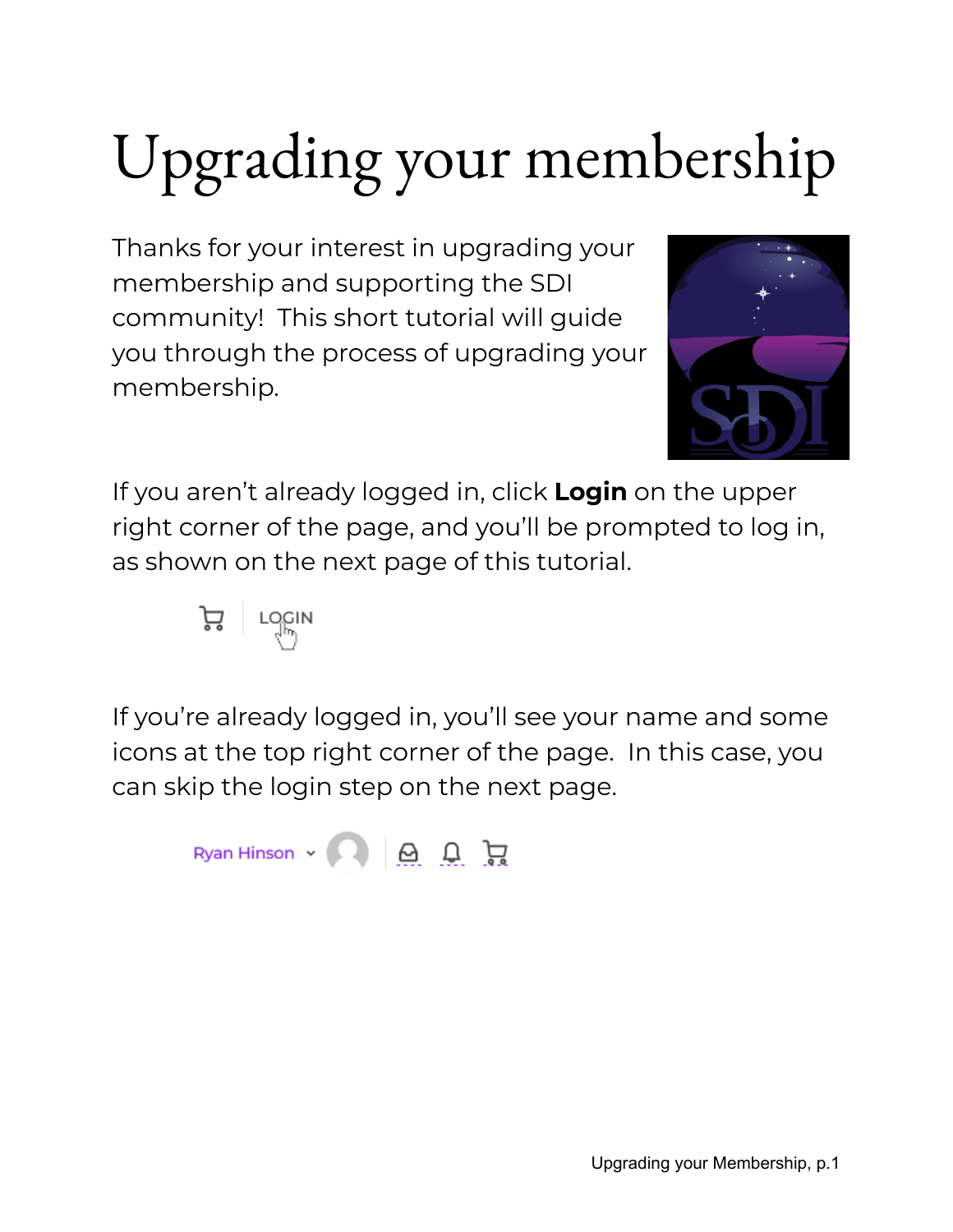If you aren't logged in, you'll see the login page. Type in your **username** and **password**, and don't forget to check **I'm not a robot**. If you check **Remember me**, the site will remember that you're already logged in on future visits. When you've done all this, click the purple **Login** button.

## Login

| Username or email address * |                                     |
|-----------------------------|-------------------------------------|
| support@sdiworld.org        |                                     |
| Password *                  |                                     |
|                             |                                     |
|                             |                                     |
| I'm not a robot             | <b>reCAPTCHA</b><br>Privacy - Terms |
| Remember me                 | Lost your password?                 |
|                             | LOGIN<br>ەلل                        |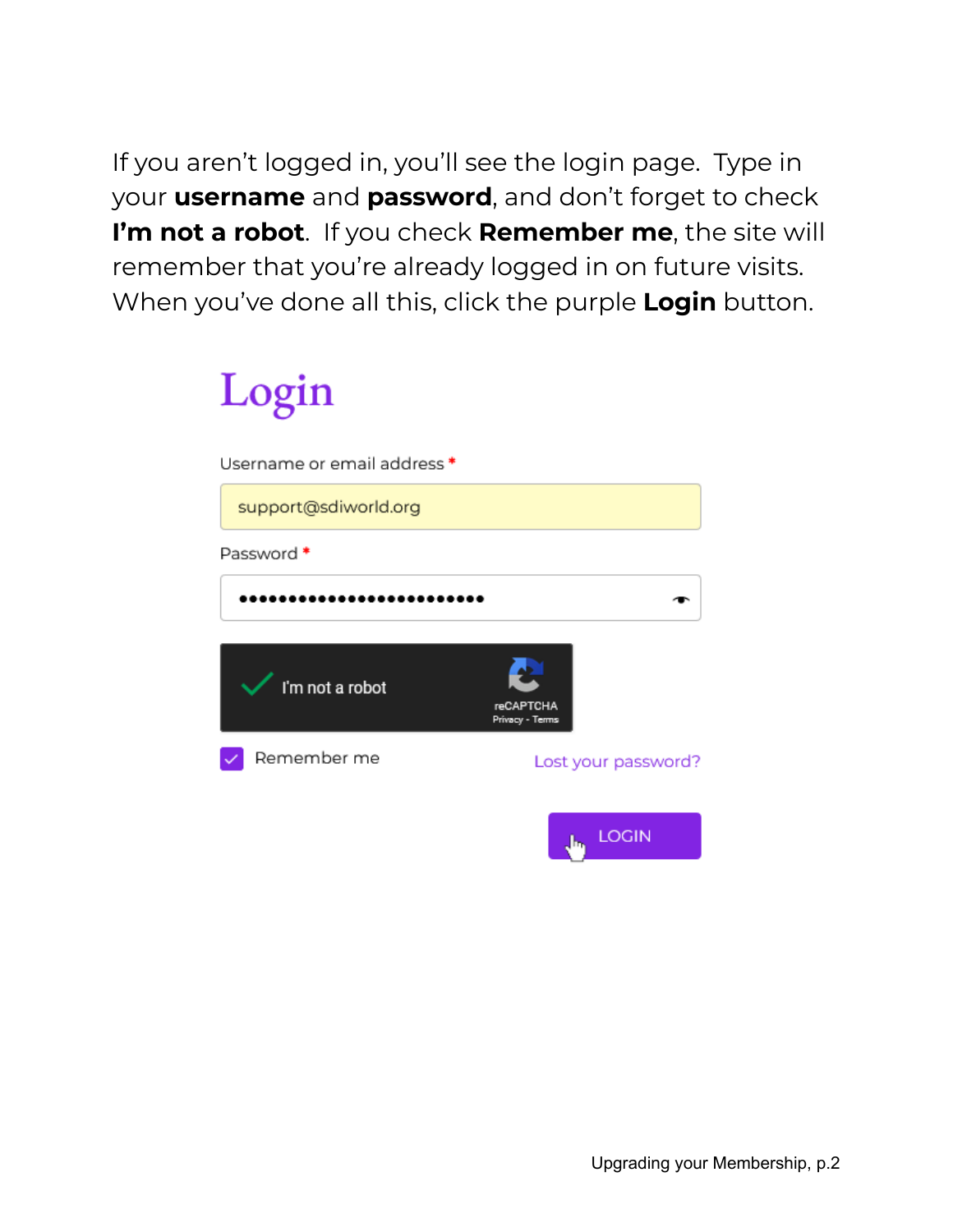Once you log in, or if you are already logged in, you'll see your name and some different icons at the top right corner of the page. Click on your name and a menu will appear.



In that menu, click on **My Store Account** to open your Account dashboard.

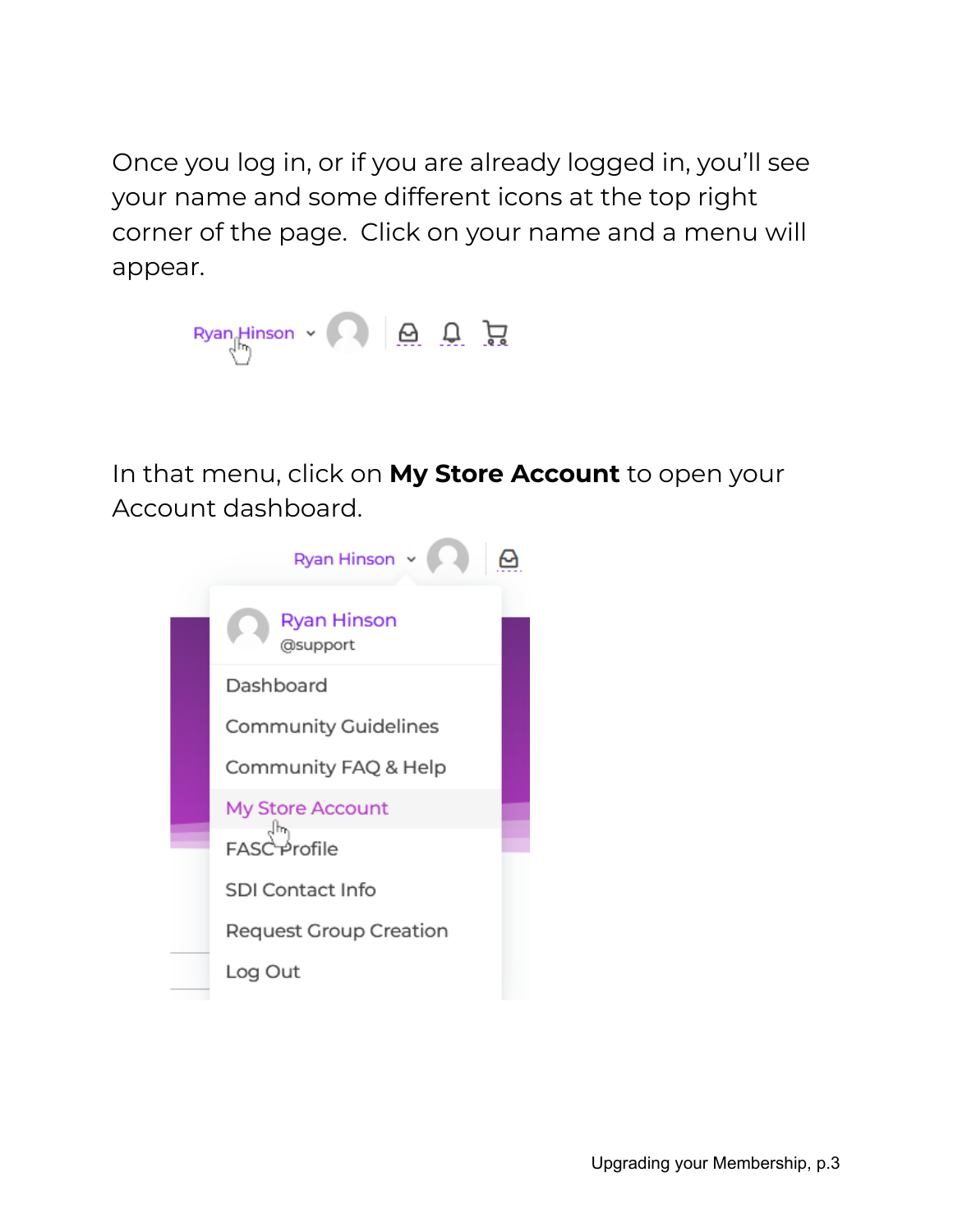On the My Account page, click on **Subscriptions** in the panel to the left.

# My Account

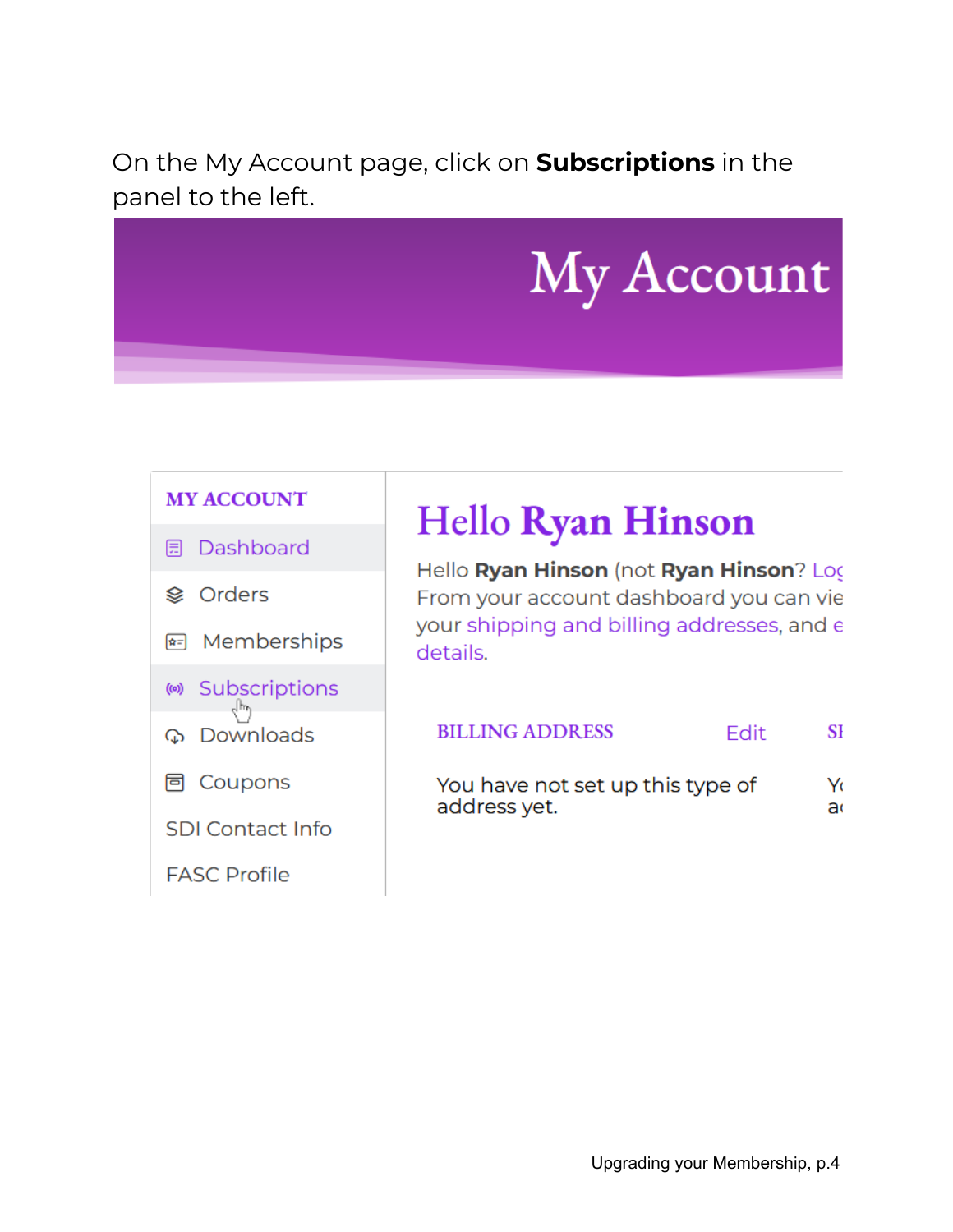Your currently active subscription should appear. Click the **Change Subscription** button, below Subscription totals.

| <b>Status</b>     | Active             |                       |                  |  |
|-------------------|--------------------|-----------------------|------------------|--|
| Start date        | 13 hours ago       |                       |                  |  |
| Last order date   | 13 hours ago       |                       |                  |  |
| Next payment date | March 16, 2023     |                       |                  |  |
| Auto renew        | $\blacksquare$     |                       |                  |  |
| Payment           | Via Visa ending in |                       |                  |  |
| <b>Actions</b>    | <b>CANCEL</b>      | <b>CHANGE PAYMENT</b> | <b>RENEW NOW</b> |  |

## **Subscription totals**

| <b>PRODUCT</b>                                                                                                                   | <b>TOTAL</b>           |
|----------------------------------------------------------------------------------------------------------------------------------|------------------------|
| SDI Members and Manual e (Standard) × 1<br><b>Rect Membership Tier.</b> Jeptune (Standard)<br><b>CHANGE SUBSCRIPTION</b><br>lin. | \$79.00 \$79.00 / year |
| <b>STOTAL:</b><br>SL                                                                                                             | \$79.00                |
| TAX:                                                                                                                             | \$0.00                 |
| <b>TOTAL:</b>                                                                                                                    | \$79.00 / year         |

If you don't see this option, please email [office@sdiworld.org](mailto:office@sdiworld.org) to request a change in your subscription tier.